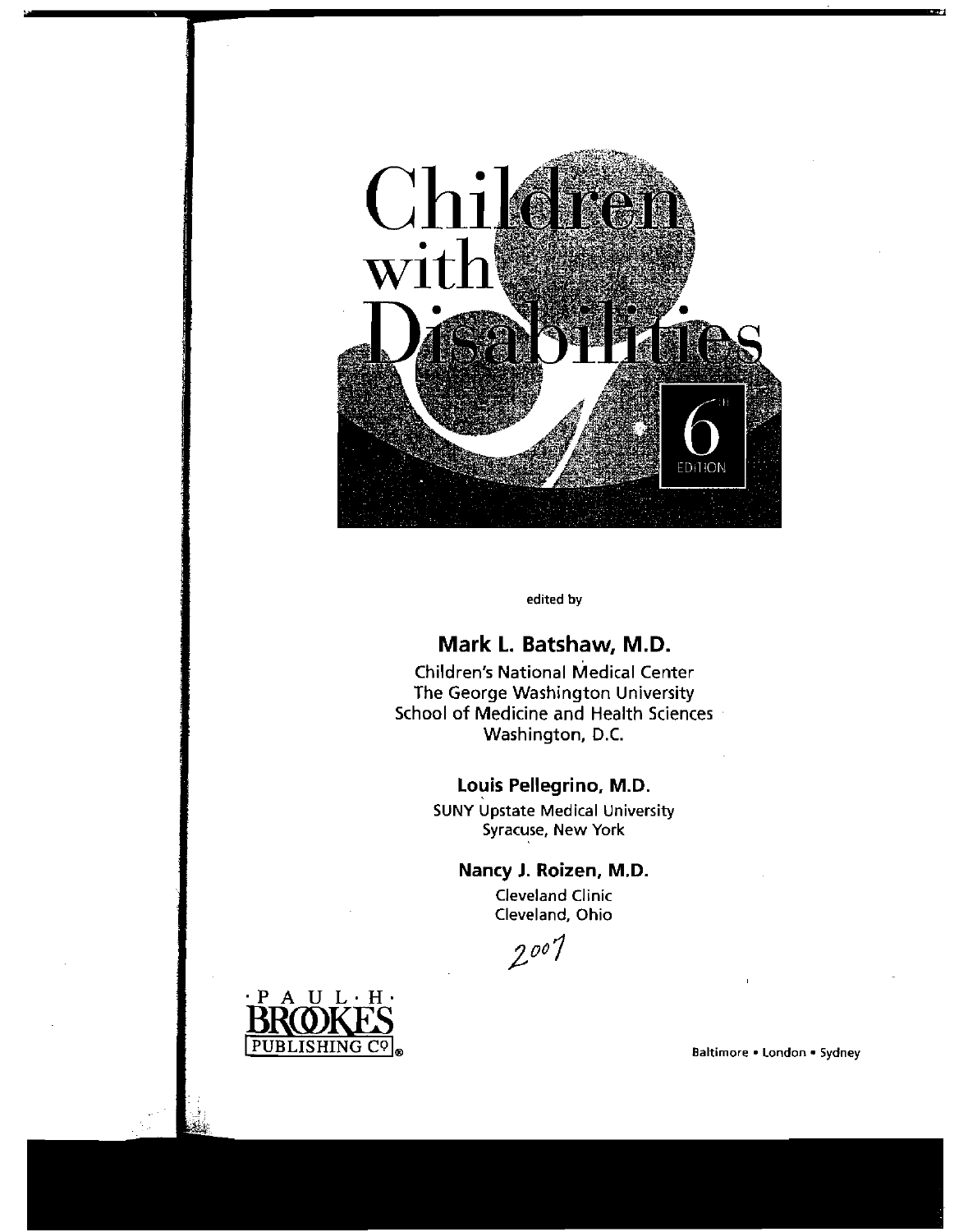# *Physical Therapy and* Occupational Therapy

Lisa A. Kurtz

/"

Upon completion of this chapter, the reader will

- Appreciate the contribution made by occupational therapists and physical therapists in helping children with disabilities to achieve their potential
- Recognize when and how to recommend therapy services
- Become familiar with some common approaches to intervention, including motor learning theory, sensory integration therapy, orthotics, and nonmedical assistive technology

In hildren with disabilities may experience a<br>wide range of impairments in body struc-<br>ture and function, limitations in their<br>ability to participate meaningfully in activities wide rangeofimpairmentsin body strucability to participate meaningfully in activities of daily life, and restrictions in their ability to be an active part of their community (World Health Organization [WHO], 2001). Occupational therapy and physical therapy are commonly recommended to address these issues.

Physical therapists focus on evaluating the influence of motor development, alongwith the child's physical capacities and limitations, on the child's potential for functional mobility within the environment. Occupational therapists focus on evaluating the cognitive, motor, and sensory processing skills needed for independence in self-care, play, and school performance, which are the primary "occupations" of childhood. Although play is the medium of choice for most young children, therapy incorporates a variety of interventions including exercise, sensory stimulation, physical agents, splinting or casting, adaptive aids and equipment, and behavioral training, depending upon the needs of the individual child (American Occupational Therapy Association [AOTA], 2002; American Physical Therapy Association **[AFTA],**  2001). Overlap in the roles of physical and occupational therapists exists for several reasons. Both professions require similar educational backgrounds in human development, anatomy and physiology, the scope and nature of disabilities, and a general approach to habilitation (teaching skills that have not yet been learned) and rehabilitation (teaching skills that have been lost through illness or injury). Postgraduate continuing education allows therapists from both disciplines to develop advanced skills in selected interventions, such as splinting, application of assistive technology, and other specialized therapy approaches. The interests and talents of individual therapists, along with the philosophy and needs of the workplace, often dictate the exact nature of a therapist's role in that setting. Table 37.1 reviews some of the ways that occupational therapists and physical therapists might approach similar goals from different perspectives.

### **KIA: A CHILD WITH CEREBRAL PALSY**

Kia was born prematurely and was diagnosed with periventricular leukomalacia (a cause of cerebral palsy; see Chapter 9) shortly after birth. Physical therapy intervention began in the neonatal intensive care unit in the form of consultation with parents and unit staff regarding positioning and handling techniques designed to help her develop postural control and the ability to maintain a quiet, alert state during her waking hours. By 6 months of age. Kia was actively engaged in her environment, playing with toys and interacting with people. However, the muscle tone in her legs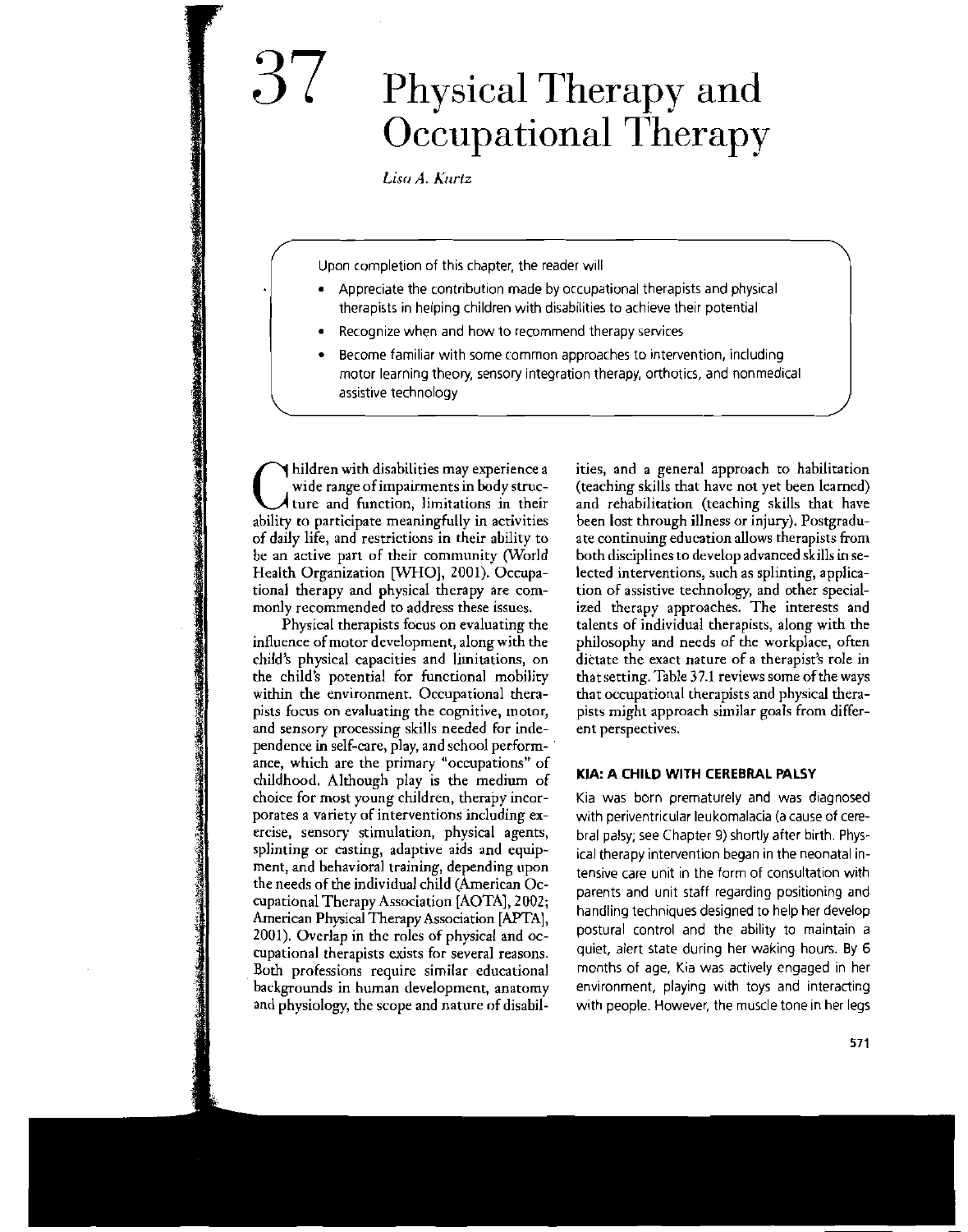arms, and she was unable to sit unsupported. A environment and in the community with her diagnosis of spastic diplegic cerebral palsy was peers. She continues to be monitored by a physidiagnosis of spastic diplegic cerebral palsy was made, and she was referred for early intervention cal therapist to address current or potential activservices. Outpatient physical therapy focused on a ity limitations. home management program, bilateral foot orthoses, adaptive seating, and helping Kia learn to sit and crawl. By 3 years of age. Kia was able to **CONTEMPORARY**<br> **CONTEMPORARY CONTEMPORARY CONTEMPORARY** walk with canes, and was enrolled in a preschool **ISSUES IN PHYSICAL INERAPY ISSUES IN PHYSICAL THERAPY** program where she began occupational therapy with an emphasis on learning dressing and other  $\frac{m}{r}$  Therapists practicing in the 21st century have self-care skills. Although she had typical intellec- with essed many changes in the way that their tual development and was not a candidate for special education services upon entering kinder-<br>staten Kia was eligible to continue receiving con-<br>ing the deficits that limited a child's participagarten, Kia was eligible to continue receiving con- ing the deficits that limited a child's participa-<br>sultative physical therapy and occupational ther- tion in activities. Using a bottom-up problem sultative physical therapy and occupational ther-<br>solving approach, goals and interventions were<br>solving approach, goals and interventions were apy services under the provisions of Section 504 of the Rehabilitation Act of 1973 (PL93-1 **12).** selected according to professional judgment as

At age 6, Kia underwent orthopedic surgery to the common commonly deficits. Therapy most commonly experienced in a clinical commonly lengthen her lower extremity muscles, followed by occurred in a clinical setting where therapists<br>a period of intensive physical therapy to improve only create a controlled environment for proa period of intensive physical therapy to improve could create a controlled environment for pro-<br>her hip and knee control. This allowed her to con-<br>ducing change Current practice supports abilityher hip and knee control. This allowed her to con- ducing change. Current practice supports ability-<br>tinue to be a community ambulator with the use based models of service delivery, in which goals of canes, although Kia preferred a manual wheelchair for extended trips. By third grade, Kia was priorities of the child and family, as well as on falling behind in schoolwork due to handwriting the environmental and cultural context of the<br>difficulties, and the occupational therapist recom-<br>child's participation in daily activities. Therapy difficulties, and the occupational therapist recommended classroom modifications that included in-<br>mended classroom modifications that included in-<br>settings, recognizing that this will likely result struction in word processing that allowed Kia to settings, recognizing that this will likely result

general education classes, receiving good grades, the rapists and physical therapists have recently<br>and participating fully in extracurricular activities undergone revision, using language and termithat she enjoys. As she enters high school, she is  $\qquad$  nology consistent with  $\rm \widetilde{W}\rm H\widetilde{O}'s$  International considering a power scooter to improve speed  $\qquad$  Classification of Functioning, Disability and considering a power scooter to improve speed

was increased compared with the tone in her and freedom of mobility in her expanded school

witnessed many changes in the way that their<br>services are conceptualized and delivered. In to the child's potential for remediation of these based models of service delivery, in which goals<br>and interventions are determined based on the complete classroom assignments more efficiently and increased generalization of learning. Offi-Kia has continued her schooling, attending and increased generalization of learning. Official practice guidelines for both occupational general education classes, receiving good grades. herapists and physical therapists ha

| Desired outcome                                      | <b>Typical OT emphasis</b>                                                                  | Typical PT emphasis                                                                                    |
|------------------------------------------------------|---------------------------------------------------------------------------------------------|--------------------------------------------------------------------------------------------------------|
| Promote developmental skills                         | Fine motor, adaptive, and personal-<br>social domains                                       | Gross motor domain                                                                                     |
| Teach functional skills<br>needed for daily living   | Dressing, eating, toileting, personal<br>hygiene, and household chores                      | Ambulation, transfers, and other<br>mobility demands                                                   |
| Maintain or increase strength<br>and range of motion | Upper body                                                                                  | Lower body                                                                                             |
| Promote environmental<br>accessibility               | Organizing work and play areas for<br>efficiency                                            | Reducing architectural barriers to<br>mobility                                                         |
|                                                      | Modifying the environment to promote<br>attention and information processing                | Providing adapted car seats or<br>transportation devices                                               |
| Provide assistive technology                         | Adapted toys, school materials,<br>computers, self-care aids, and<br>environmental controls | Wheelchairs, ambulation aids,<br>transfer equipment, and<br>positioning devices for bath<br>and toilet |

- -

**Table 37.1.** Comparison of occupational therapy (OT) and physical therapy (PT)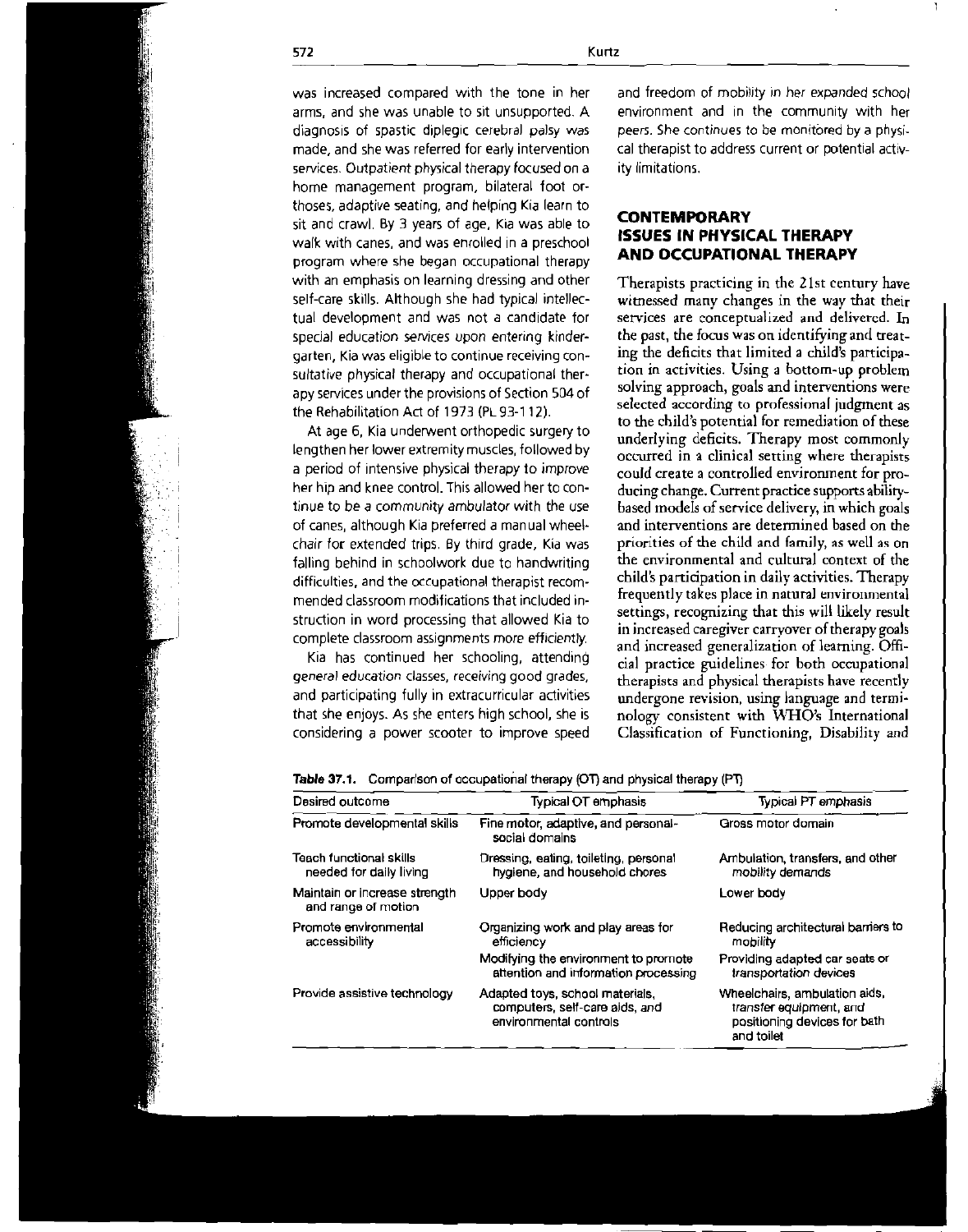i her expanded school community with her monitored by a physi- (rent or potential activ-

### . **THERAPY L THERAPY**

the 2 1st century have in the way that their :ed and delivered. In identifying and treated a child's participaa bottom-up problem nd interventions were ~fessional judgment as r remediation of these rapy most commonly ting where therapists environment for proactice supports abilityelivery, in which goals ermined based on the **I** family, as well as on ultural context of the ily activities. Therapy latural environmental this will likely result yover of therapy goals :ion of learning. Offior both occupational or both occupational<br>erapists have recently<br>fanguage and termi-WHO's International ~ning, Disability and

**xical PT** emphasis

tor domain

In, transfers, and other demands

**jY** 

architectural barriers to

ling devices for bath

Health (ICF) (AOTA 2002; APTA, 2001; WHO, 2001). This is recognition that the ultimate goal of intervention is to prevent or ameliorate social disadvantages that may develop as consequences of the underlying impairment (Christiansen, 1993). In addition, there is increasing emphasis on interventions for health promotion and the prevention of secondary complications, such as obesity, social isolation, and depression (Kniepmann, 1997; Rimmer, 1999).

Specific models of service delivery are often influenced by factors outside the control of the individual therapist, for example: 1) federal and state legislation imposes strict guidelines for service delivery within early intervention and school settings, 2) managed care approaches to cost containment and outcomesbased intervention limit the length and scope of treatment in hospital or rehabilitation settings, and 3) rising health care costs and varying reimbursement practices of insurance companies limit access to outpatient services (Effgen, 2005; Rice et al., 2004). Therapy may be provided on an individual, group, or consultative basis and invarying levels of intensity. It may be delivered in a variety of settings, including hospitals, rehabilitation settings, schools, and naturalistic community environments. Therapists are required to be creative and flexible in adapting to continually changing demands of the workplace.

### **GUIDELINES FOR REFERRAL**

Referral to physical therapy should be consideted whenever a child exhibits a physieal impairment, a delay in motor development, or a qualitative impairment in postural or movement skills that causes limitations in activity participation. Referral to occupational therapy should be considered whenever there is delay or qualitative impairment in the performance of daily tasks and routines, includingself-care, play, social participation, or the performance of sebool-related tasks (Michaud & Committee on Children with Disabilities, 2004). Referral is recommended as soon as a problem is identified in order to help family members and other caregivers learn about the diagnosis, identify additional supportive services, and undertake intervention practices that will promote development and prevent further complications.

background information from records and dis-

cussion with other professionals involved with the child; 2) an interview with family or other caregivers to determine their needs, eoncerns, and priorities for the child; and 3) observation of the child at play or when performing functional activities within his or her natural environment. Therapists then clinically assess the child for muscle tone and strength, joint range of motion, sensory responses and perception, neurological maturation and organization, and social and behavioral responses. Standardized tests ofmotor, perceptual, and functional development are usually administered to confirm impressions gajned from the clinical assessment.

A treatment plan is then developed based on the results of the assessment, the priorities of the child and family, and the coordinated recommendations of other professionals involved with the child. It is extremely important that the referring physician, the family, and other team members are in agreementwith the plan so that there will be a coordinated approach to intervention. The plan should address the model of intervention that is recommended (e.g., individual, group, consultative), the optimal frequency of therapy sessions, recommendations for special equipment or environmental adaptations, and the plan for instruction to family members and others. Goals are developed for a specific time period, with objective and measurable objectives delineated. Periodically, the plan is reevaluated and revised as necessary.

### **THERAPY IN EARLY INTERVENTION PROGRAMS**

Therapy services in early intervention programs may include screening for motor or perceptual problems, monitoring the development of the child over time, consulting with families and other members of the team, and providing direet therapy. Often, the emphasis is more on helping the family to adjust to the developmental delay or disability than on correcting specific problems. Attention is given to encouraging parents to develop a satisfying and nurturing relationship with their child and to learn practical methods for supporting their child's development in the natural environments of the complications.<br>adapted car seats or complications.<br>dation devices of development and community. Through the process<br>of development and community. Through the process adapted car seats or and community. Through the process<br> **ASSESSMENT AND ASSESSMENT AND of developing an individualized family service**<br> **ASSESSMENT AND CONSTANT AND** Franch developing an individualized rainity service<br>
irs, ambulation aids, **PLANNING FOR INTERVENTION** plan (IFSP), therapy goals are organized around<br>
plan (IFSP), therapy goals are organized around<br>
plan (IFSP), therapy helping the family engage in daily routines and Initial assessment should include 1) a review of meaningful rituals that are unique to the child's background information from records and dis-<br> $\frac{1}{2}$  family unit (DeGrace, 2003).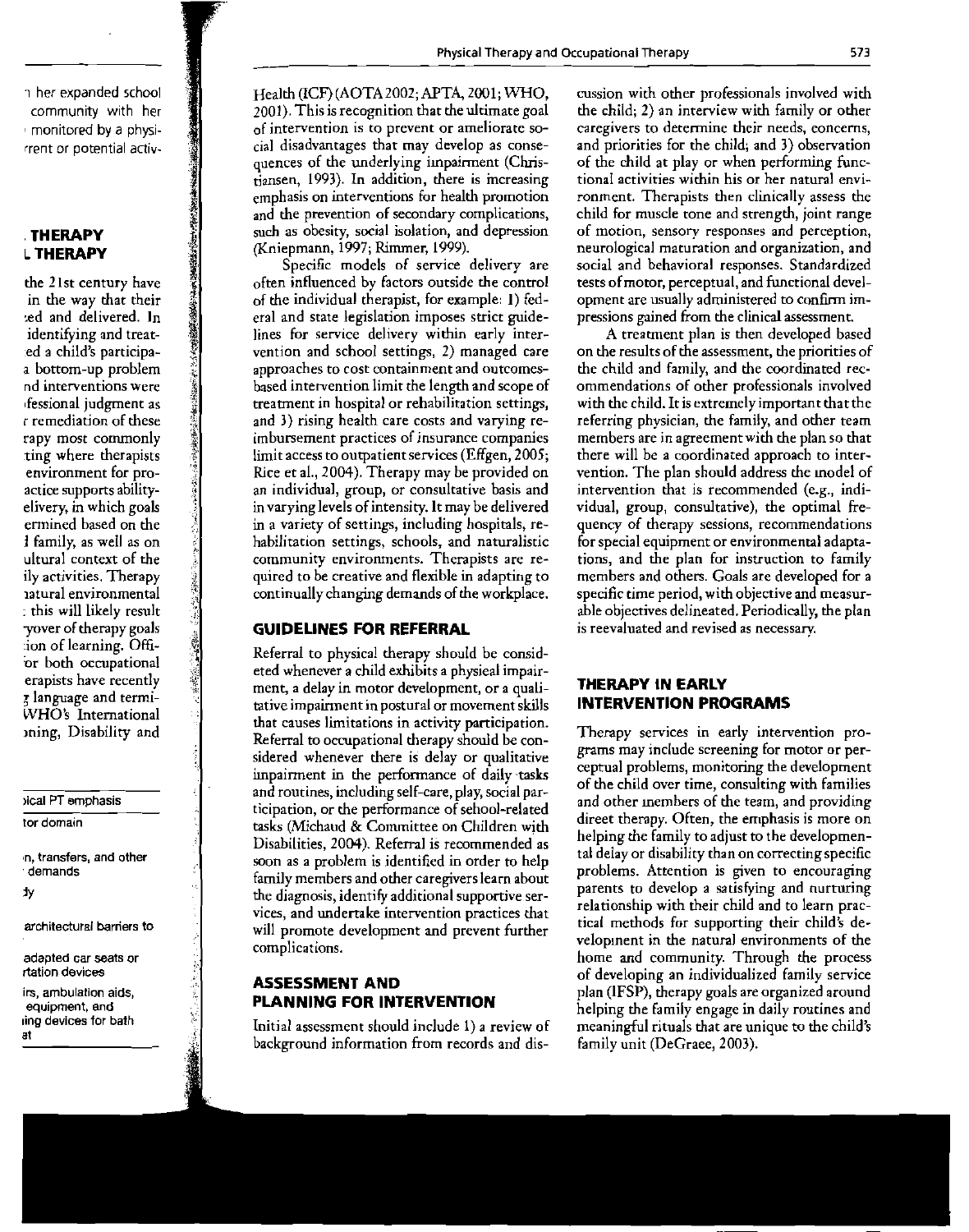### **THERAPY IN EDUCATIONAL SETTINGS** apist is required to establish the effectiveness of

Since the passage of the Education for All plan based on the student's progress. Consulta-<br>Handicapped Children Act of 1975 (PL 94- tion refers to the sharing of specialized knowl-Handicapped Children Act of 1975 (PL 94-<br>142), occupational therapists and physical ther-<br>edge with other education team members to 142), occupational therapists and physical ther- edge with other education team members to ties in public school settings as a "related service" to help the student benefit from special service" to help the student benefit from special  $\qquad$  1) the student (e.g., recommending adapted education or gain access to the general educa-<br>sports equipment to allow a student to particieducation or gain access to the general educa-<br>tion program. Other legislation, including the pate with peers during gym class, 2) colleagues tion program. Other legislation, including the pate with peers during gym class, 2) colleagues<br>Individuals with Disabilities Education Act (e.g., providing in-service education to teachers Individuals with Disabilities Education Act (e.g., providing in-service education to teachers (IDEA) of 1990 (PL 101-476) and its reautho-<br>
regarding strategies to promote good handwrit-(IDEA) of 1990 **(PL** 101-476) and its reautho- regardingstrategies to promotegood handwritrizations in 1997 (PL 105-17) and 2004 (PL ing habits), or **3)** the educational system (e.g., 108-446) have further clarified the model of recommending environmental adaptations that<br>service delivery in this setting. Even children allow all students with mobility limitations to with disabilitics who do not require special edu-<br>cation services (e.g., those with congenital amcation services (e.g., those with congenital am-<br>
putations or a medical condition such as juve-<br>
sessments and interventions for students who putations or a medical condition such as juve-<br>
interventions for students who<br>
inde rheumatoid arthritis) may be eligible for<br>
are struggling in school but have not vet been nile rheumatoid arthritis) may be eligible for are struggling in school but have not yet been<br>services and accommodations under other enti-<br>identified as having a specific disability. Current services and accommodations under other enti-<br>tlements, including the Americans with Disabil-<br>practice supports the concept of inclusion so ities Act (ADA) of 1990 (PL 101-336), Section<br>504 of the Rehabilitation Act of 1973 (PL 93-504 of the Rehabilitation Act of 1973 (PL 93-<br>112), or state regulations governing education. of peers, and with the typical tasks and materi-

support of a student's educational objectives. These may include 1) promoting safe and eftcient mobility, 2) recommending classroom positioning that supports optimal postural control, 3) modifying materials and routines to **TO INTERVENTION**  improve attention and organization, 4) treating Many frames of reference exist to guide a therperceptual and motor impairments and func- apist's selection of specific interventions. They tional limitations to assist the student from are based on theories that reflect the philosophbenefiting from special education, 5) proniot- ical beliefs of the profession and include an or-<br>ing independence in self-care, and 6) planning and ganized scheme for methods of treatment and ing independence in self-care, and  $6$ ) planning ganized scheme for methods of treatment and for transitions and contributing to prevoca- for evaluation of the expected outcome of interfor transitions and contributing to prevoca- for evaluation of the expected outcome of inter-<br>tional training. Because federal legislation is de- vention. The following sections describe sevtional training. Because federal legislation is de- vention. The following sections describe sev-<br>signed to support the student's performance eral popular approaches to intervention for signed to support the student's performance eral popular approaches to interventionly in the school environment, some children children with developmental disabilities. only in the school environment, some children with disabilities may require additional therapy in a clinical setting for their functional nccds to be fully addressed. **Motor Learning** 

plementing school-based therapy (Case-Smith, Rogers & Johnson, 2001; Effgen, 2005). Direct to move are in continual evolution. In the past,<br>service means that the therapist has frequent most physical therapists and occupational therservice means that the therapist has frequent contact with the student, either individually or apists approached treaunent using one of sevin a group, to provide selected interventions. eral developmental frames of reference with the This service model is often used for students belief that motor development progressed acwith severe or newly acquired disabilities that cording to a hierarchy of predictable, sequential limit performance or forthose who require con- stepsand that progression ofthese steps was desistent, hands-on therapy to meet educational pendent on maturation of the central nervous objectives. Monitoring involves the develop- system. Neurodwelopmental therapy (NDT), ment of an intervention plan that can be effec- based on the work of Drs. Karel and Berta BOtively carried out by the teacher or other school bath, has been one of the most widely used

the intervention and to update and revise the support the overall goals of the educational<br>program. Consultation may be oriented toward allow all students with mobility limitations to<br>participate in extracurricular activities). Therpractice supports the concept of inclusion so<br>that interventions are often carried out in the , or state regulations governing education. of peers, and with the typical tasks and materi-<br>Therapists may fulfill multiple roles in als that are expected of other students (Caseals that are expected of other students (Case-<br>Smith & Cable, 1996).

## **SELECTED APPROACHES**

A variety of service models are used for im-<br>A variety of service models are used for im-<br>Theories underlying how children yasardan palsy, learn heard the range (Case-Smith, personnel. Infrequent direct eontact by the her- developmental approaches to motor learning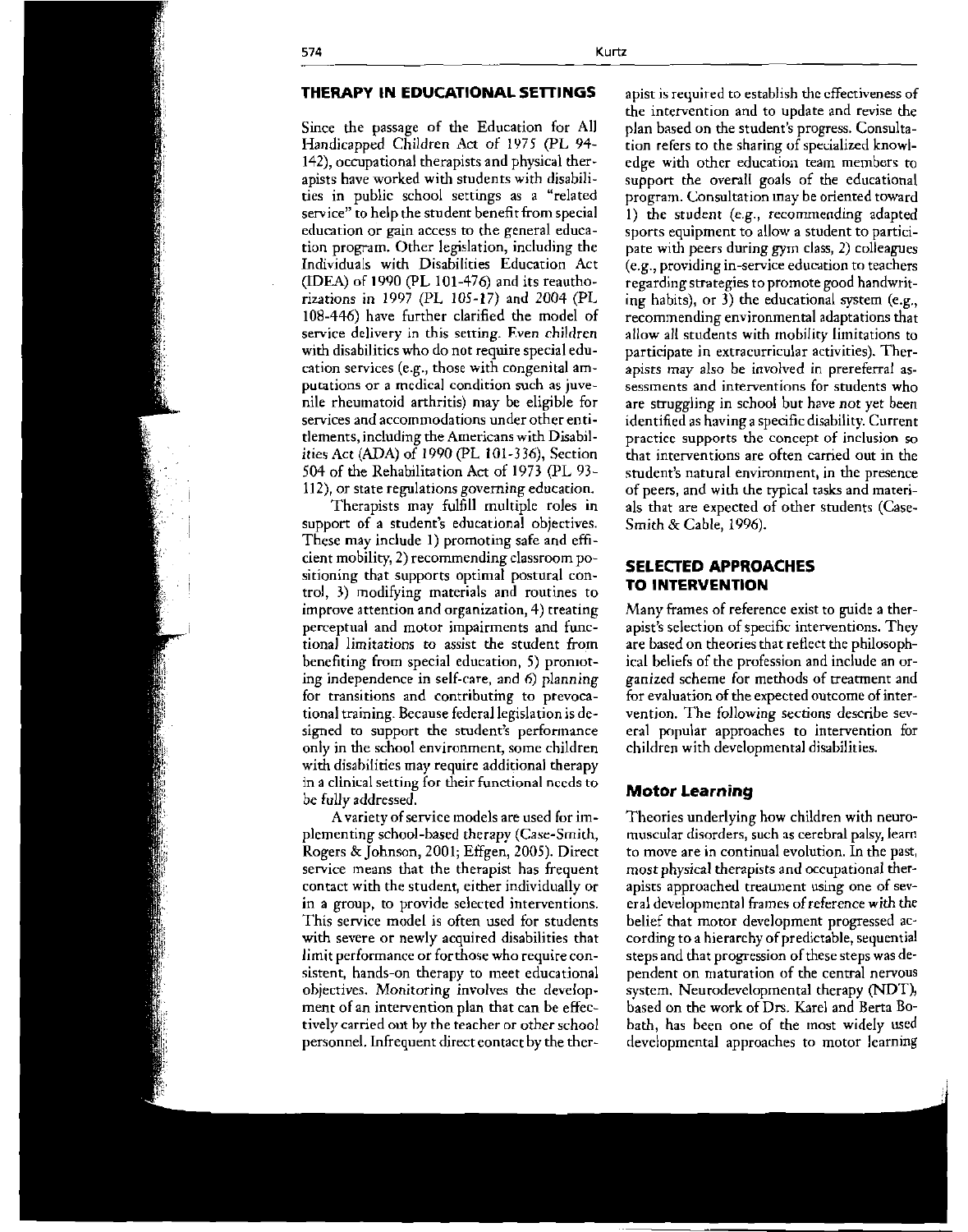h the effectiveness of pdate and revise the ; progress. Consultaof specialized knowln team members to of the educational y be oriented toward ommending adapted a student to particin class, 2) colleagues education to teachers mote good handwritcational system (e.g., intal adaptations that obility limitations to dar activities). Thered in prereferral asins for students who ut have not yet been fic disability. Current reept of inclusion so en carried out in the nent, in the presence ical tasks and materiither students (Case-

### **HES**

exist to guide a ther-: interventions. They reflect the philosophon and include an orods of treatment and ted outcome of intersections describe sevto intervention for nal disabilities.

children with neuroas cerebral palsy, learn evolution. In the past, nd occupational therent using one of sevs of reference with the pinent progressed acpredictable, sequential 1 of these steps was deof the central nervous ental therapy (NDT), s. Karel and Berta Bohe most widely used es to motor learning (Bigsby, 2003; Bobath & Bobath, 1984; Howle,  $2002$ ). Historically, treatment using this approach focused on individualized handling techniques designed to control abnormal patterns of movement while facilitating more normal patterns, thus promoting motor learning through the sensory feedback associated with active movement. Research on the efficacy of NDT poses many challenges, as treatment is not delivered in a standardized manner because there are considerable differences in the skill level of individual therapists and in the family's particination in daily therapy routines (Law & King, 1993). Nevertheless, current evidence suggests that although there may be some improvement in range of motion and quality of movement during treatment using an NDT approach, there is no evidence of long-term changes that produce normal movement patterns or increase functional movement (Butler & Darrah, 2001).

Newer theories of motor learning suggest that a systems approach to motor development is more efficacious than a purely developmental approach (Duff & Quinn, 2002; Larin, 2000). Some of the specific positioning and handling techniques used in NDT remain popular. However, the central nervous system is no longer believed to be the primary structure involved in learning to move. Therapists now recognize that multiple variables-including underlying impairments of the musculoskeletal system, cognitive ability to solve a motor dilemma, motivation to learn, task requirements, and practice effect-must be manipulated in varving combinations to cause lasting changes in motor behavior (Westcott & Goulet, 2005). Rigorous study of the effects of these combined approaches to therapy has yet to occur.

### **Sensory Integration Therapy**

Sensory integration (SI) refers both to a theory and a model for therapy that has evolved since its introduction by A. Jean Ayres in the 1960s (Ayres, 1972; Bundy et al., 2002; Schaaf & Miller, 2005). It was originally developed to address the sensory processing, perceptual, and motor impairments of children with learning disabilities or other forms of developmental disability, but is now applied to children with a wide range of disabilities (Roley, Blanche, & Schoaf, 2001). Ayres defined sensory integration as a normal developmental process involving the ability of the child's central nervous system to organize sensory feedback from the body and the environment in order to make

successful adaptive responses. Children who have impairments in processing and integrating sensory inputs may exhibit problems with motor planning and execution and behavioral organization, which can have a significant impact on their learning and emotional wellbeing. Therapy is individually planned and focuses on providing the child with controlled sensory input to create a milieu that promotes the child's success in making adaptive responses to environmental challenges. Proponents of Sl contend that therapy enhances neural organization, leading to more mature learning and behavior patterns. Thus, rather than teach specific skills, the goal of intervention is to enhance the brain's ability to learn. As with other developmental approaches to intervention, there is limited evidence to support its efficacy as a primary intervention (Holm, 2000; Mulligan, 2002; Vargas & Camilli, 1999).

As with NDT, current application of SI may be best viewed as a systems approach to manipulating multiple variables in an effort to help the child achieve progressively more mature adaptive responses. Modification of classroom materials and routines to reduce motor challenges can help the child focus attention more effectively on the cognitive aspects of learning. Examples include providing a chair with armrests and a nonslip seat for the child who fidgets in class, using an adapted pencil grip for the child with immature grasp who fatigues during writing, or placing color-coded page separators for the child who is slow to locate assignments in a workbook. Cognitive and behavioral strategies may be effective in helping children learn specific functional motor behaviors that limit their successful participation in sports or recreational activities (Mandich et al., 2001; Polatajko et al., 2001). Group therapy organized around a common recreational interest may focus on preventing or minimizing the negative social consequences associated with learning differences, including problems with peer social interaction and self-esteem (Williamson, 1993).

### **Constraint-Induced Movement Therapy**

Constraint-induced (CI) movement therapy is a promising new treatment approach for improving upper-limb function in children with hemiplegia resulting from cerebral palsy or acquired neurological injury (Gordon, 2005; Plummer, 2003). In hemiplegia, the sensory and motor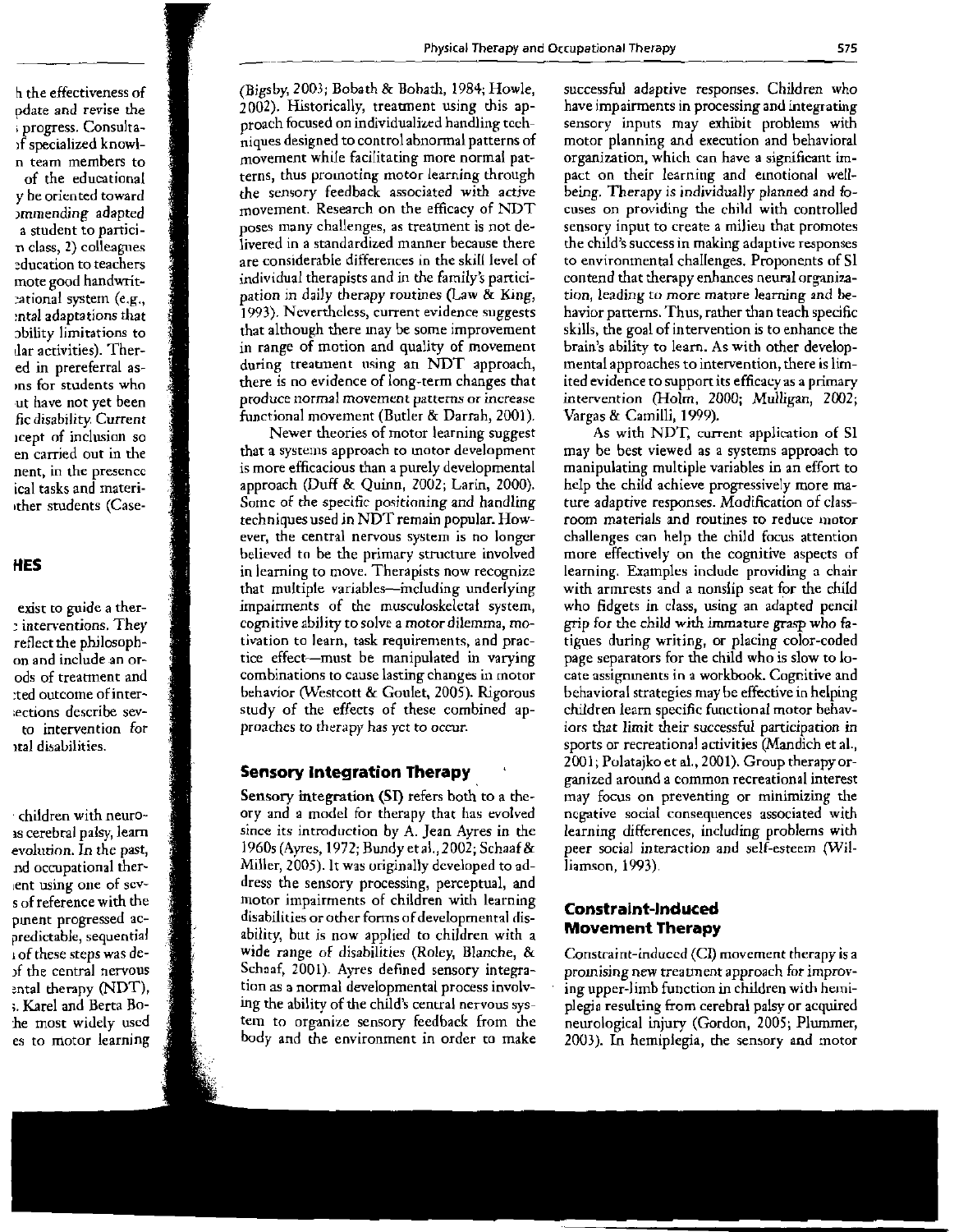impairments that compromise unilateral move- bilize a body part, and 5) to serve as a base of ment efficiency cause many children to avoid support for the attachment of toys or self-care using the affected extremity. Over time, this can devices (Blanchet & McGee, 1996). result in a learned pattern of nonuse that can 1, Lower extremity orthotics, such as molded further exacerbate the impairments. The meth- ankle-foot orthoses (MAFOs), are worn inside odology used in CI therapy involves several the shoes. For example, they are commonly components. First, the unaffected extremity is used to enhance ambulatory function in chilcomponents. First, the unaffected extremity is gently restrained, often using a removable cast dren who have neuromuscular problems, like or sling. Next, the child is engaged in unilateral Kia. Children with significant lower extremity exercises, games, and other motivating activi-<br>weakness may require more extensive orthoses ties that demand forced use of the affected ex- that support the knees and/or hips to achieve tremity. The choice of activities is based on spe- ambulation. citic movement goals that are selected by the Static resting hand splints are often used therapist and are then broken down into small to maintain muscle length and prevent the desteps to be accomplished in a process known as velopment of seeondary musculoskeletal deforshaping. Intensive practice in movement activi- mity in children with increased musele tone. ties combined with positive reinforcement for Their use during periods of inactivity, such as each small success are critical components of sleep, may promote increased flexibility and imthe approach. Studies suggest that CI therapy proved hand function when they are removed. may improve both motor function and quality Other splints support the hand in positions that of life for children with hemiplegia and that improve function during purposeful activity. gains appear to be sustainable over time (Ron- For example, a splint that supports the mist in nier, Eliasson, & Krumlinde-Sundholm, 2006; slight extension may make it easier for the child Gordon & Wolf, 2006; Taub et al., 2004). to oppose the thumb to other fingers, allowing

tion. It may be used as an isolated intervention physical and occupational therapists. or as an adjunct to therapy. Splints may be either static (rigid) or dynamic (with moveable parts). They may serve a variety of purposes:<br>
1) to support weak muscles 2) to increase or **and Assistive Technology Services** 1) to support weak muscles, 2) to increase or maintain muscle length needed for mobility, 3)

-

a more functional grasp of objects. Dynamic **Orthotics hand splints may be designed to selectively in**crease muscle strength or to control abnormal Orthotic management refers to the use of splints patterns of movement. Figure 37.1 presents two<br>or braees to improve or maintain motor func-<br>examples of static splints commonly used by examples of static splints commonly used by

maintain muscle length needed for mobility, 3) The broad term *assistive technology*, sometimes<br>to control involuntary movement, 4) to immo-<br>called "AT," is used to describe a variety of decalled "AT," is used to describe a variety of de-



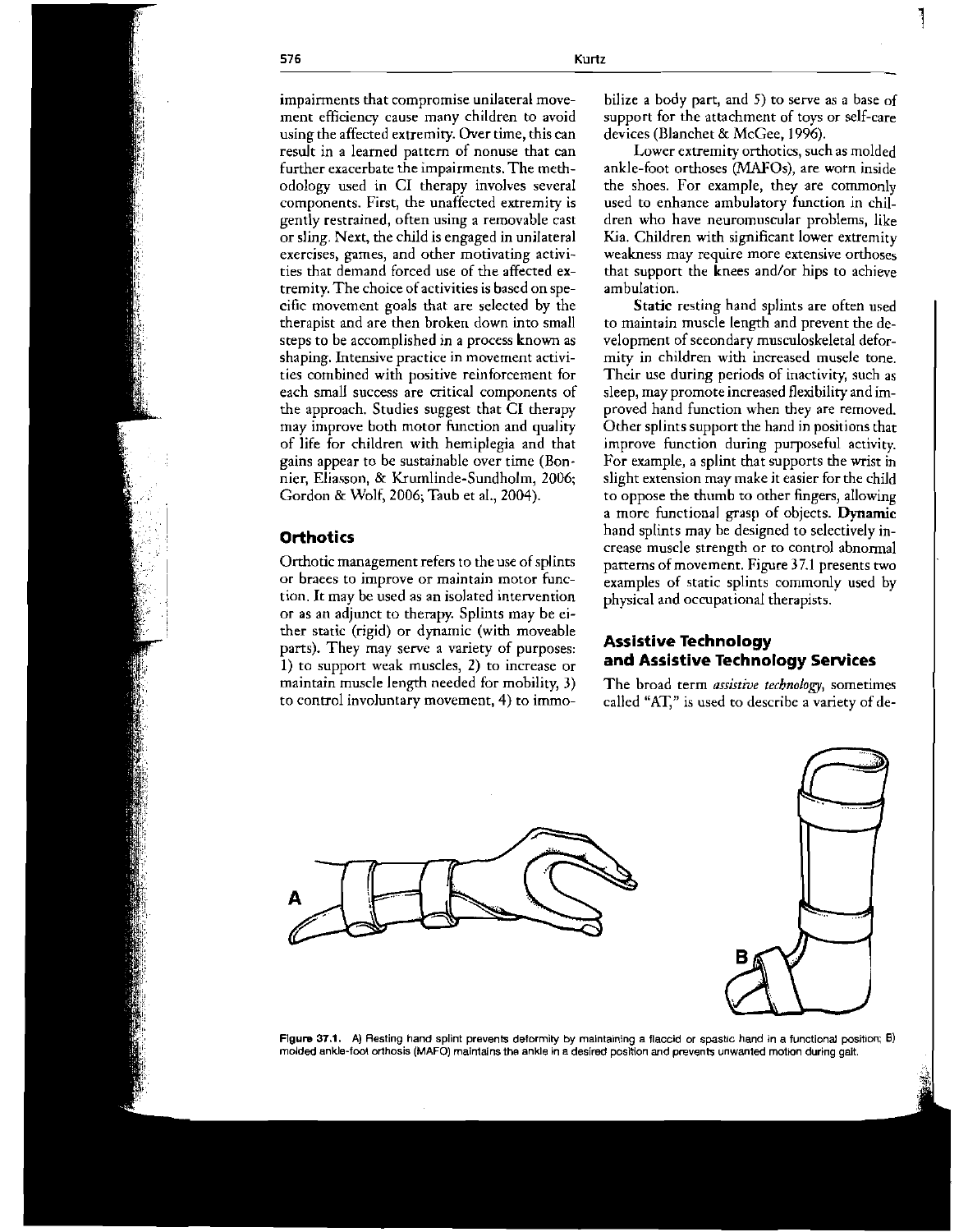o serve as a base of of toys or self-care **2,** 1996).

tics, such as molded Is), are worn inside hey are commonly ry function in chilvlar problems, like ant lower extremity **e** extensive orthoses I/or hips to achieve

lints are often used and prevent the de- ~sculoskeletal deforreased muscle tone. ,f inactivity, sueh as ed flexibility and imn they are removed. and in positions that purposeful activity. ;upports the wrist in it easier for the child her fingers, allowing of objects. Dynamic led to selectively into control abnormal ure 37.1 presents two commonly used by therapists.

### **I ,logy Services**

*.echnoiogv,* cometimes cribe a variety of de-



in **a lunctional posilion: 8) 1** mobon **dunng gait.** 

vices and services that help children with disabilities to be included in a full range of social experiences and to function more independently, thus improving their quality of life **(see**  Chapter 36). Assistive technology may be as simple as an enlarged spoon handle to compensate for a weak grasp, as commonplace as a wheelchair to promote mobility within the environment, or as sophisticated as individually designed computerized systems for augmentative communication using synthesized speech. Assistive technology devices include products that are purchased commercially, modified, or custom designed according to the specific needs of the user. Occupational therapists and physical therapists work with other team members to select or design appropriate assistive technology intervention, to secure funding, and to provide training to the child and other caregivers.

Even very young children may benefit from early training in the use of technology (Ostensjo, Carlberg, & Vollestad, 2005). For example, typically developing infants as young as 6 months are capable of understanding the cause-and-effect relationships necessary to operate a single-switch computer program. Early intervention programs teach young children how to use deviccs that promote their independencc, bccause children who are able to enter school with these technologies in place may be better preparcd to meet with success in the general education classroom.

A number of laws-including the Technology-Related Assistance for Individuals with Disabilities Act of 1988 (PL 100-407) and its recent amendments, the Assistive Technology Act of2004(PL 108-364), the ADA, the Rehabilitation Act of 1973, and IDEA 2004-have improved access to assistive technology devices and services for children. These laws have provided funding not only for the purchase or lease of equipment but also for services to ensure success with their use. Services supportedunder IDEA 2004 include 1) evaluation of the child's technological needs; 2) obtaining the needed equipment; **3)** modifying, maintaining, and repairing equipment; 4) coordination of technology with other therapy services; 5) training the child and family; and 6) training for school personnel (Jones & Gray, 2005). If an evaluation indicates that a student requires assistive technology in order to benefit from special education, it must be provided as an integral element of the student's IEP. This means that public schools hold the legal responsibility for evaluation, device selection and acquisition, and trainingin the **we** of educationally relevant assisrive devices. When assistive devices are recommended for purposes that are not related to educational objectives, creative strategies for funding equipment must be identified. Examples of potential funding sources include Medical Assistance, Supplemental Security Income (SSI), private foundations or donors, and durable medical equipment riders on private insurance policies.

### **OUTCOMES OF THERAPY**

Therapists are increasingly challenged to demonstrate that the intervcntions they select are supported by scicntific evidence and focus on relevant outcomes. They use a variety of sources of evidence to support their treatmenr decisions, including review of published research, personal experience and tradition, textbooks and manuals, the values and beliefs of the client, and the opinions of others who are considered to bc expert (Lee & Miller, 2003; Maher et al.. 2004; O'Donnell & Roxborough, 2002). Althongh research is an important component of evidencc-based practice, the nature of therapy does not easily lend itself to the randomized controlled trials (RCT) traditionally accepted hy the medical community. Methodological issues exist, including those in the measurement of treatment-related change in the presence of developmental maturation and the heterogeneity of populations. In addition, physical therapy and occupational therapy differ from most medical interventions in that they are more aptly described as dynamic processes that involve active participation by the child and family, as opposed to standardized procedures in which the child assumes a more passive role (Lee & Miller, 2003; Michaud & Committee on Children with Disabilities, 2004).

Tools used to measure the effectiveness of intervention necd to demonstrate not only that gains made during therapy can be sustained ovcr time and in the child's natural environment but also that they result in an improved quality of life for the child and family (Chen et al., 2004; Law, 2003). For cxample, children like Kia with cerebral palsy frequently receive physical therapy to improve mobility skills. One typical outcome measure, easy to obtain during therapy, is increased joint range of motion as measured by goniometry The real value of this outcome must he questioned, however, unless mobility gains can 1) be easily maintained by parents or other caregivers at home; 2) prevent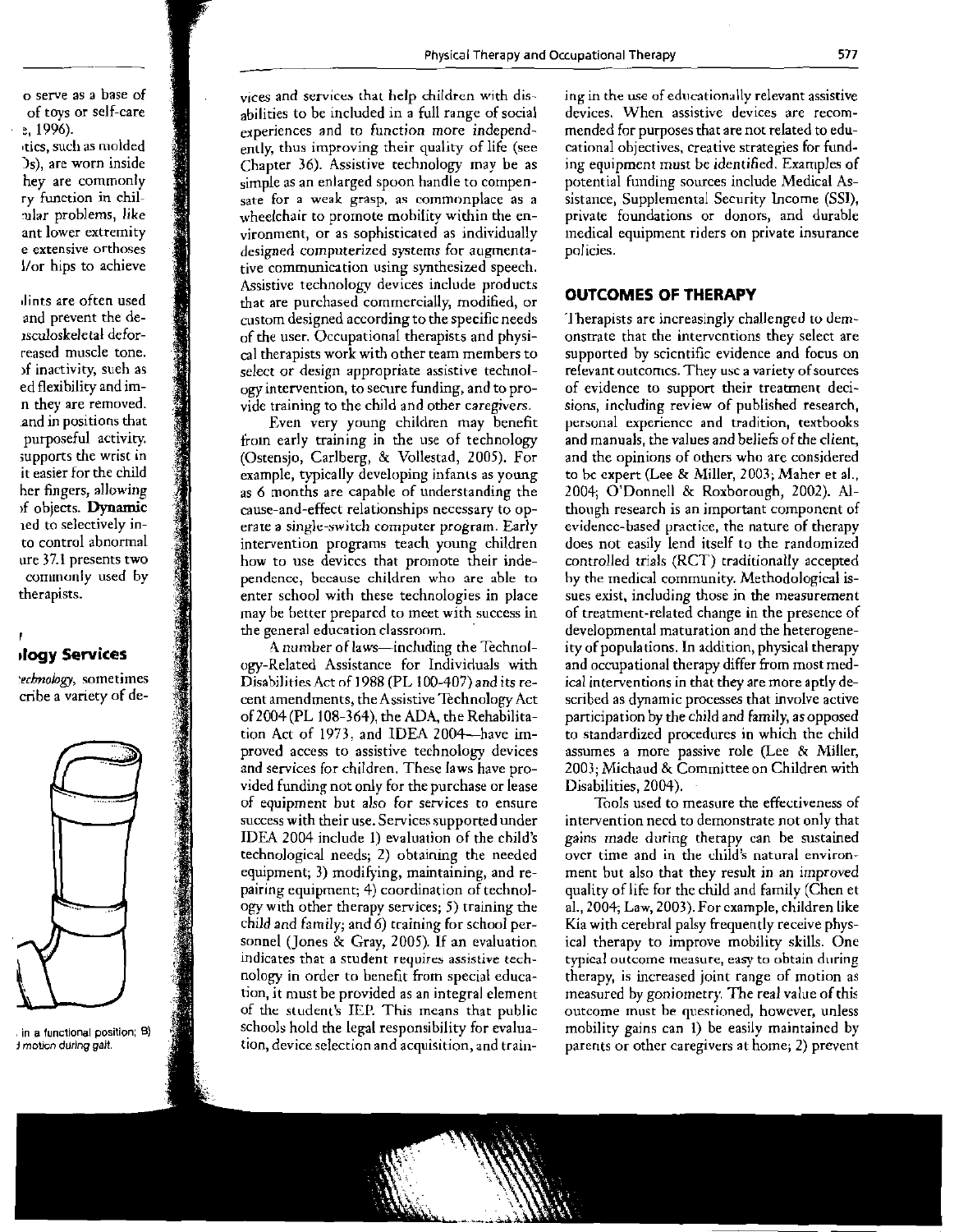the need for more invasive orthopedic or other medical intervention; 3) reduce the costs for special education and related services; or 4) promote access to social, educational, or recreational experiences that are important to the child and family. Therapists must be prepared to justify that recommended interventions are appropriate (i.e., address the needs as stated by the consumer), effective (i.e., achieve targeted outcomes), and efficient (i.e., are available at the lowest cost possible). Examples of pediatric functional assessment tools in common use include the Pediatric Evaluation of Disability Inventory (PEDI, Coster & Haley, 1992; Ostensio et al., 2006), the Uniform Data Set for Medical Rehabilitation for Children (WeeFIM; Msall, DiGaudio, & Duffy, 1993), and the School Function Assessment (SFA; Coster et al., 1998).

### **SUMMARY**

Pediatric occupational therapy and physical therapy strive to minimize the effects of impairment, to promote full inclusion into society, and to enhance the overall quality of life for children with disabilities and their families. Although the two disciplines may overlap in certain knowledge and skills, there are important differences in their primary focus for intervention. Although therapists use a variety of sources of evidence to support their methodology, further research is needed to support the clinical efficacy of certain interventions commonly used in practice.

### **REFERENCES**

- American Occupational Therapy Association. (2002). Occupational therapy practice framework. Domain and process. American Journal of Occupational Therapy, 56, 609-639.
- American Physical Therapy Association. (2001). Guide to physical therapy practice (2nd ed.). Physical Therapy,  $81, 9 - 744.$
- Americans with Disabilities Act (ADA) of 1990, PL 101-336, 42 U.S.C. §§ 12101 et seq.<br>Assistive Technology Act of 2004, PL 108-364, 29
- U.S.C. §§ 3001 et seq.
- Ayres, A.J. (1972). Sensory integration and learning disorders. Los Angeles: Western Psychological Services.
- Bigsby, R. (2003). Developmental and neurological perspectives. In E.B. Crepeau, E.S. Cohn, & B.A.B. Schell (Eds.), Willard and Spackman's occupational therapy (10th ed., pp. 243-252). Philadelphia: Lippincott, Williams & Wilkins.
- Blanchet, D., & McGee, S.M. (1996). Principles of splint design and use. In L.A. Kurtz, P.W. Dowrick, S.E. Levy, et al. (Eds.), Handbook on developmental disabili-

ties: Resources for interdisciplinary care (pp. 465-480). Gaithersburg, MD: Aspen Publishers.

- Bobath, K., & Bobath, B. (1984). Neuro-developmental treatment. In D. Scrutton (Ed.), Clinics in developmental medicine: No. 90. Management of the motor disorders of children with cerebral palsy (pp. 6-18). New York: Cambridge University Press.
- Bonnier, B., Eliasson, A.C., & Krumlinde-Sundholm, L. (2006). Effects of constraint-induced movement therapy in adolescents with hemiplegic cerebral palsy: A day camp model. Scandinavian Journal of Occupational Therapy, 13(1) 13-22.
- Bundy, A.C., Lane, S., Murray, E.A., et al. (2002). Sensory integration: Theory and practice (2nd ed.). Philadelphia: F.A. Davis.
- Butler, C., & Darrah, J. (2001). Effects of neurodevelopmental treatment (NDT) for cerebral palsy: An AACPDM evidence report. Developmental Medicine and Child Neurology, 43, 778-790.
- Case-Smith, I., & Cable, I. (1996). Perceptions of occupational therapists regarding service delivery models in school-based practice. The Occupational Therapy Journal of Research, 16(1), 23-44.
- Case-Smith, J., Rogers, J., & Johnson, J.H. (2001). School-based occupational therapy. In J. Case-Smith (Ed.), Occupational therapy for children (4th ed., pp. 757-779). St. Louis: Mosby
- Chen, C.C., Heinemann, A.W., Bode, R.K., et al. (2004). Impact of pediatric rehabilitation services on children's functional outcomes. American Journal of Occupational Therapy, 58(1), 44-53.
- Christiansen, C. (1993). Continued challenges of functional assessment in rehabilitation: Recommended changes. American Journal of Occupational Therapy, 47,  $258 - 259$
- Coster, W., Deeney, T., Haltiwanger, J., et al. (1998). School Function Assessment. San Antonio, TX: Hareourt Assessment.
- Coster, W.J., & Haley, S.M. (1992). Conceptualization and measurement of disablement in infants and young children. Infants and Young Children, 4(4), 11-22
- DeGrace, B.W. (2003). Occupation-based and familycentered care: A challenge for current practice. American Journal of Occupational Therapy, 57(3), 347-350.
- Duff, S., & Quinn, L. (2002). Motor learning and motor control. In D. Cech & S. Martin (Eds.), Functional movement development across the life span (2nd ed., pp. 86-117). Philadelphia: W.B. Saunders.
- Education for All Handicapped Children Act of 1975, PL 94-142, 20 U.S.C. §§ 1400 et seq.
- Effgen, S.K. (Ed.). (2005). Meeting the physical therapy needs of children. Philadelphia: F.A. Davis.
- Gordon, C.J. (2005). A critical review of constraintinduced movement therapy and forced use in children with hemiplegia. Neural Plasticity 12(2-3), 245-61.
- Gordon, C.J., & Wolf, S.L. (2006). Efficacy of constraint-induced movement therapy on involved upperextremity use in children with hemiplegic cerebral palsy is not age-dependent. Pediatrics, 117(3), 363-
- Holm, M.B. (2000). Our mandate for the new millennium: Evidence-based practice (Eleanor Clark Slagle Lecture]. American Journal of Occupational Therapy, 54(6), 575–585.
- Howle, J.M. (Ed.). (2002). Neuro-developmental treatment approach: Theoretical foundations and principles of clinical practice. Laguna Beach, CA: NDTA Treatment Association.